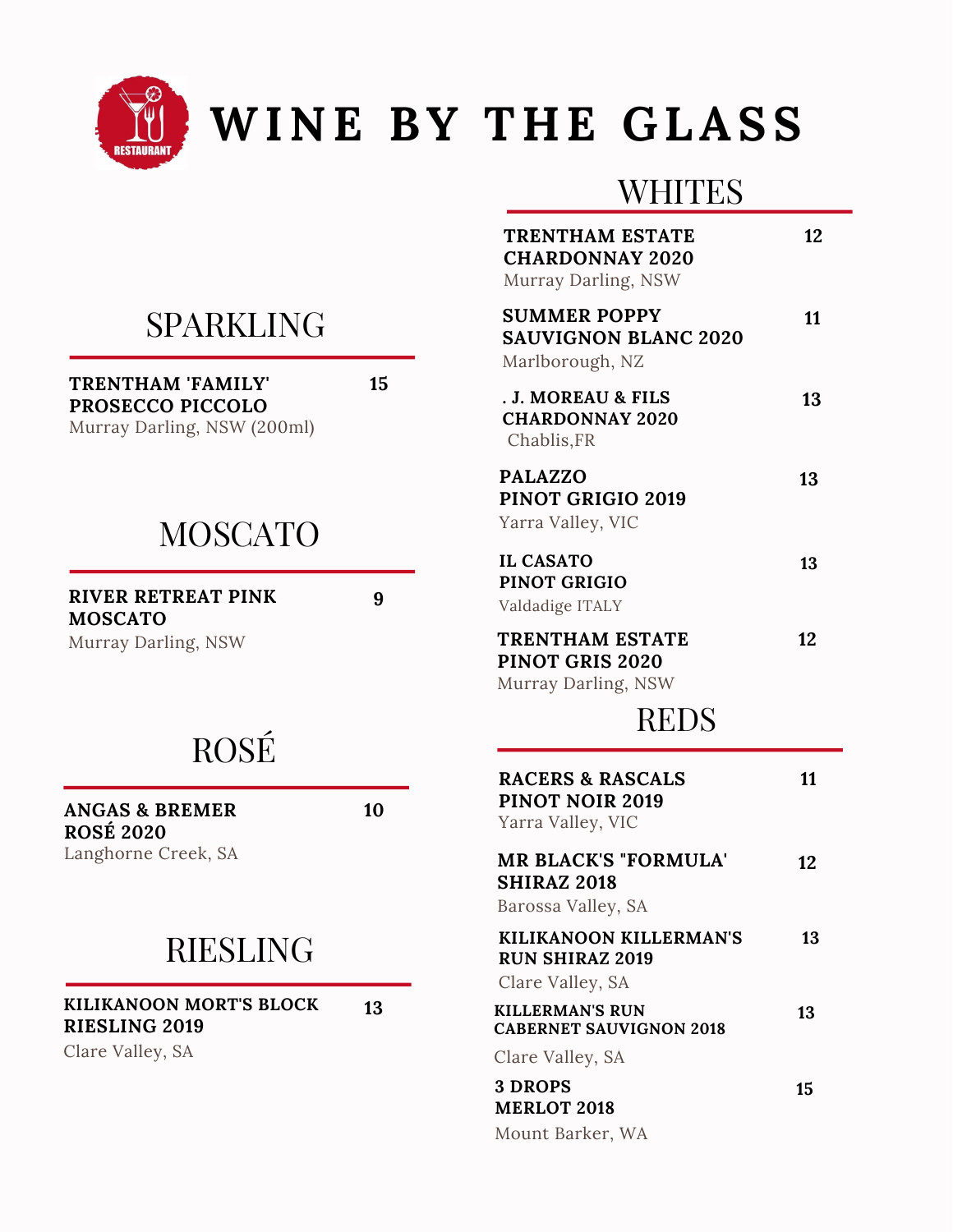

# SPARKLING

### **WHITES**

| <b>CHAIN OF PONDS</b><br><b>SPARKLING</b><br>Adelaid Hills, SA       | 55 | <b>TRENTHAM ESTATE</b><br><b>CHARDONNAY 2020</b><br>Murray Darling, NSW           | 48 |
|----------------------------------------------------------------------|----|-----------------------------------------------------------------------------------|----|
| <b>SANTA &amp; D'SAS</b><br><b>PROSECCO</b><br>King Valley, VIC      | 50 | <b>SUMMER POPPY</b><br><b>SAUVIGNON BLANC 2020</b><br>Marlborough, NZ             | 45 |
| <b>MOSCATO</b>                                                       |    | <b>PALAZZO</b><br>PINOT GRIGIO 2019<br>Yarra Valley, VIC                          | 50 |
| <b>RIVER RETREAT PINK</b><br><b>MOSCATO</b>                          | 38 | <b>CAPE MARGARET SEMILLON</b><br><b>SAUVIGNON BLANC 2018</b><br>Yarra Valley, VIC | 50 |
| Murray Darling, NSW                                                  |    | <b>IL CASATO</b><br><b>PINOT GRIGIO</b>                                           | 50 |
| <b>COFIELD</b><br><b>MOSCATO 2019</b><br>Ruthrglen, VIC<br>ROSÉ      | 40 | Valdadige ITALY<br>. J. MOREAU & FILS<br><b>CHARDONNAY 2020</b><br>Chablis, FR    | 55 |
| <b>ANGAS &amp; BREMER</b><br><b>ROSÉ 2020</b><br>Murray Darling, VIC | 40 | <b>VIGNA STEFANI</b><br><b>ARNEIS 2017</b><br>Yarra Valley, VIC                   | 40 |
| LES HAUTS PLATEAUX<br><b>ROSÉ 2018</b><br>Provence, FR               | 40 | <b>BARWON RIDGE</b><br><b>MARSANNE 2011</b><br>Geelong Region, VIC                | 50 |
| <b>SOUMAH</b><br><b>AI FIORI ROSATO 2017</b><br>Yarra Valley, VIC    | 50 | <b>LUCINDALE</b><br><b>BOTRYTIS SEMILLON 2011</b><br>Limestone Coast, SA          | 45 |
| <b>RIESLING</b>                                                      |    | <b>LITTLE GOAT CREEK</b><br><b>SAUVIGNON BLANC2017</b><br>Marlborough, NZ         | 50 |
| KILIKANOON MORT'S BLOCK<br><b>RIESLING 2019</b><br>Clare Valley, SA  | 55 | <b>AMULET</b><br>PINOT GRIGIO 2016 (375ML)<br>Beechworth, VIC                     | 40 |
|                                                                      |    | TRENTHAM ESTATE<br>PINOT GRIS 2020<br>Murray Darling, NSW                         | 48 |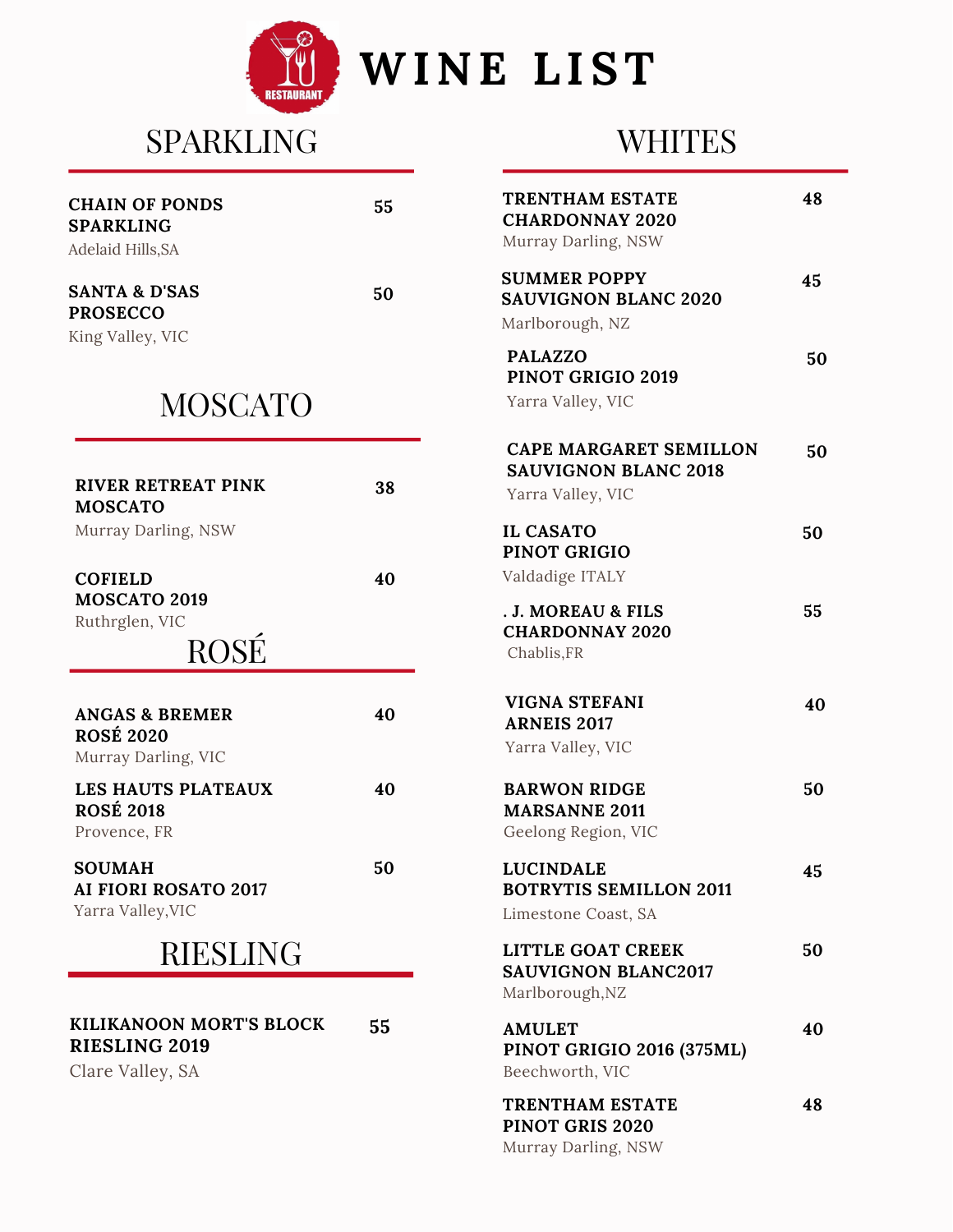

# **WINE LIST**

# REDS

| <b>RACERS &amp; RASCALS</b><br><b>PINOT NOIR 2019</b><br>Yarra Valley, VIC   | 45 | KILIKANOON KILLERMAN'S<br><b>RUN SHIRAZ 2019</b><br>Clare Valley, SA      | 55  |
|------------------------------------------------------------------------------|----|---------------------------------------------------------------------------|-----|
| <b>HOLM OAK 'PROTEGÉ'</b><br>PINOT NOIR 2020<br>Tamar Valley, TAS            | 50 | <b>FIORINI</b><br><b>CHIANTI SUPERIORE 2016</b><br>Tuscany, ITALY         | 50  |
| <b>DOMAIN BLACK TONGUE</b><br><b>SHIRAZ 2016</b><br>Barossa Valley, SA       | 40 | <b>ENZO VINCENZO</b><br><b>VALPOLICELLA RIPASSO 2014</b><br>Veneto, ITALY | 40  |
| 3 DROPS<br><b>MERLOT 2018</b><br>Mount Barker, WA                            | 55 | KARAWATTA DAIRY BLOCK<br><b>SHIRAZ 2016</b><br>Adelaide Hills, SA         | 75  |
| <b>KILLERMAN'S RUN</b><br><b>CABERNET SAUVIGNON 2018</b><br>Clare Valley, SA | 55 | <b>STEFANI ESTATE</b><br><b>SHIRAZ 2016</b><br>Heathcote, VIC             | 100 |
| <b>MR BLACK'S 'THE FORMULA'</b><br><b>SHIRAZ 2018</b><br>Barossa Valley, SA  | 50 | <b>STEFANO 2007</b><br><b>BRUNELLO DI MONTALCINO</b><br>Tuscany, ITALY    | 95  |
| <b>BAROSSA TOWER</b><br><b>SHIRAZ 2017</b><br>Tanunda, SA                    | 50 | <b>PIETRADOLCE</b><br><b>ETNA ROSSO 2015</b><br>Sicily, ITALY             | 100 |